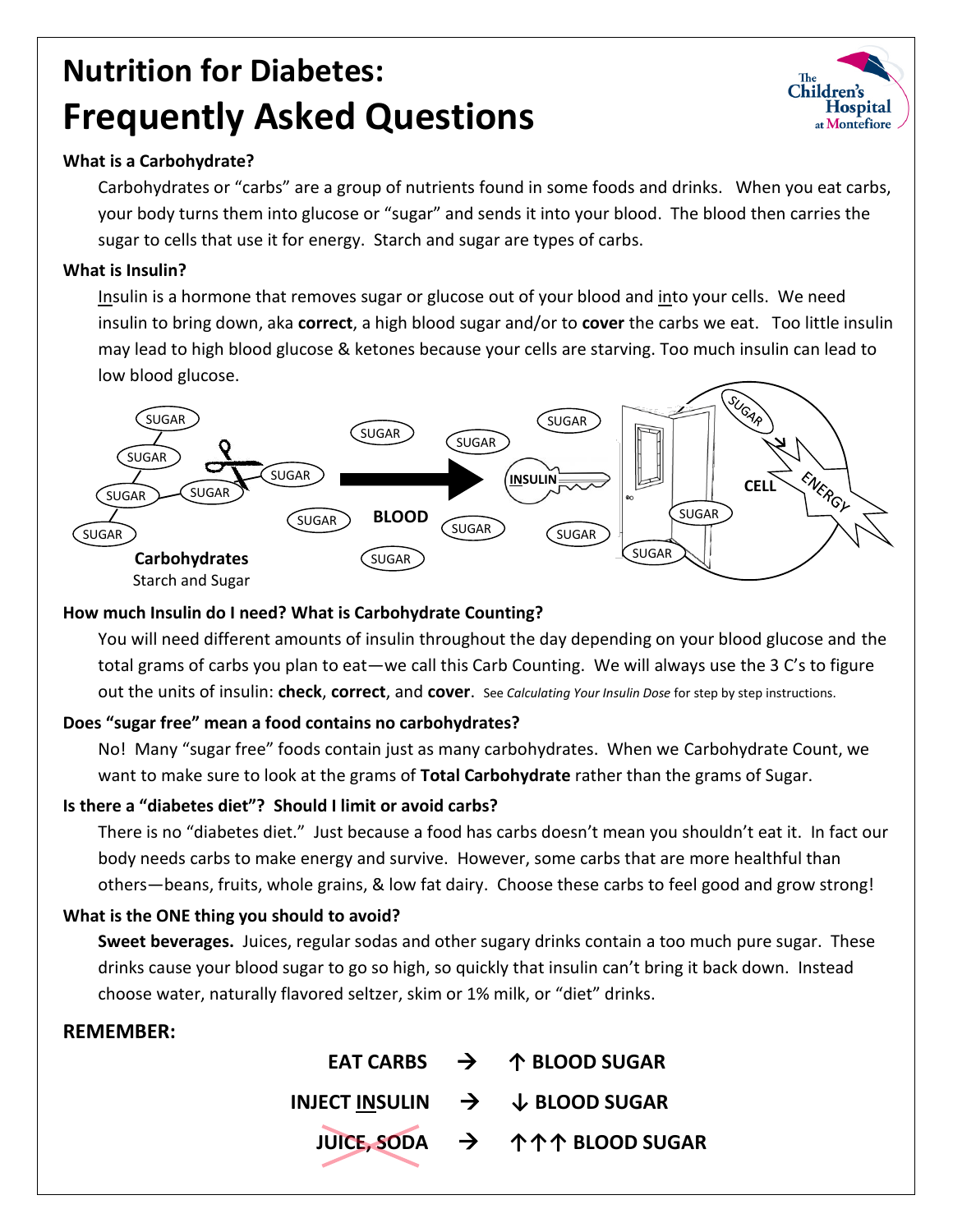## **Which foods have Carbs?**

## **Sources of Carbohydrates**

## **Foods to consider for Carb Counting**

If you plan to eat these foods we need to figure out the grams of carbs your portion contains:

- **Grains:** 
	- o Breads, cereals, crackers
	- o Pasta, rice and other grains
	- o Cookies, cakes, muffins
- **Beans, lentils and tofu**
- **Milk, soy milk, yogurt**
- **ALL Fruits:**
	- o Fresh, canned, dried, & frozen
- **Starchy vegetables:** 
	- o Potatoes, peas, corn, plantains, yucca
	- o Chips: potato, plantain, tortilla, corn, rice, etc.
- Nut butters with added sugar (check the label!)
- **Condiments and sauces**
	- o Ketchup, barbeque sauce, spaghetti sauce, salad dressings (especially "low fat")
- **Sweets:** ice cream, candy, chocolate
- **Sweeteners:** sugar, brown sugar, agave, jam, jelly, syrup, honey

## **Foods you DON'T have to consider for Carb Counting**

- **Proteins**
	- o Fish, pork, chicken, beef, turkey, etc.
		- Crusted, breaded or battered will have carbs
	- o Nuts and Nut butters-- "no sugar added" only
	- o Eggs
- **Cheeses**
- **Non-starchy vegetables**
	- o Asparagus
	- o Broccoli
	- o Brussels sprouts
	- o Carrots
	- o Cabbage
	- o Cauliflower
- Condiments
	- o mustard, mayonnaise, vinegar
- **ALL Oils, butter, lard**
- **Herbs and seasonings**
- o Collard Greens
- o Green beans
- o Kale
- o Lettuce
- o Mushrooms
- o Onion

o Sweet and spicy

MILK

- peppers
- o Spinach
- **Tomato**

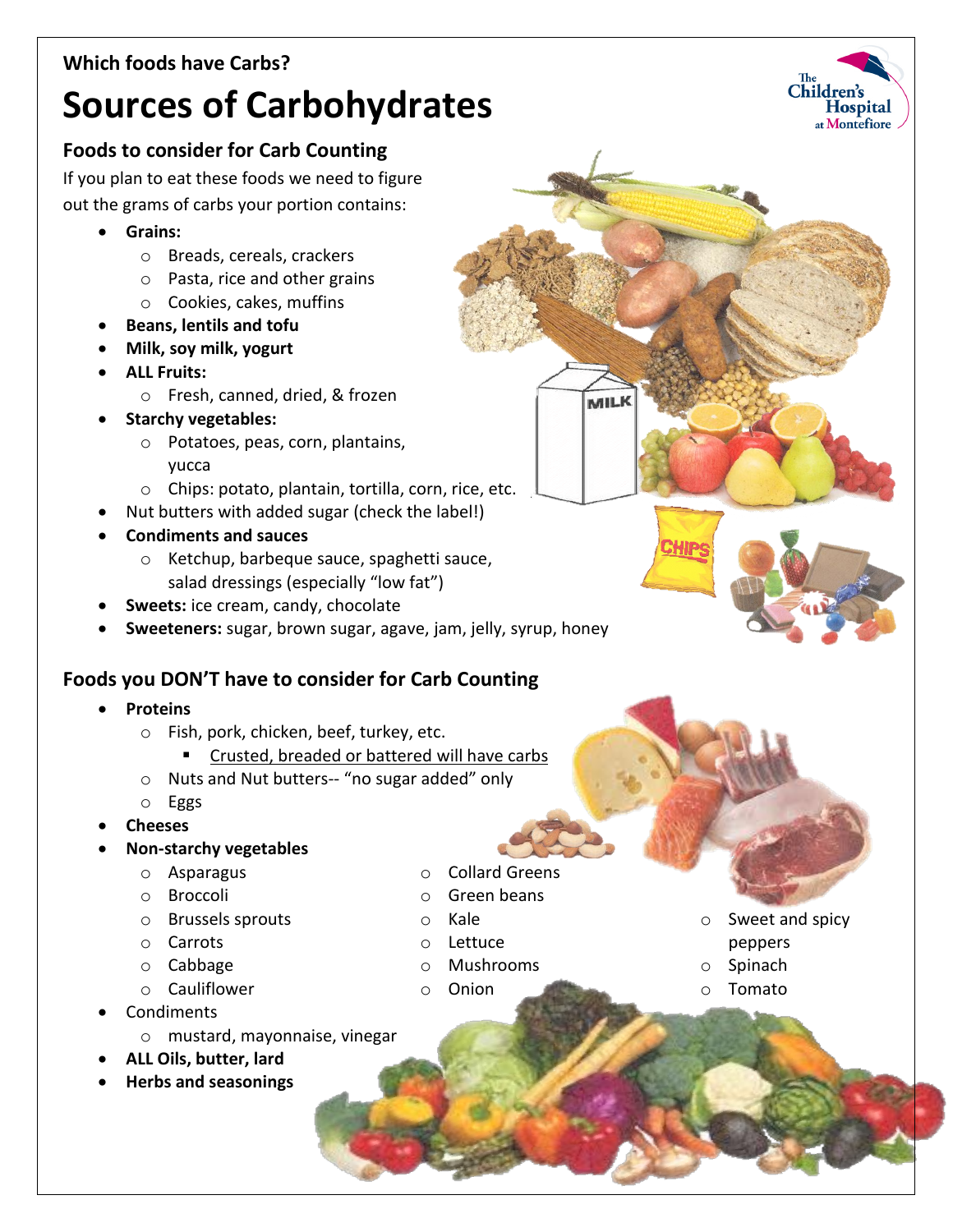





**Now you try!** Using the label for cereal at the right, imagine how much cereal you would like to eat, and then calculate how many grams of carbs are in your portion size.



| <b>Nutrition Facts</b>                                        |                |
|---------------------------------------------------------------|----------------|
| Serving Size: 3/4 cup (55g)<br>Servings Per Container About 5 |                |
| <b>Amount Per Serving</b>                                     |                |
| <b>Calories 190</b> Calories from Fat 40                      |                |
|                                                               | % Daily Value* |
| <b>Total Fat 5g</b>                                           | 8%             |
| Saturated Fat 0.5g                                            | 3%             |
| Trans Fat Og                                                  |                |
| <b>Cholesterol</b> Omg                                        | $0\%$          |
| Sodium 135mg                                                  | 6%             |
| Potassium 250mg                                               | 7%             |
| <b>Total Carbohydrate 38g</b>                                 | 13%            |
| Dietary Fiber 10g                                             | 40%            |
| Soluble Fiber 2g                                              |                |
| Insoluble Fiber 8g                                            |                |
| Sugars less than 1g                                           |                |
| Protein 7a                                                    |                |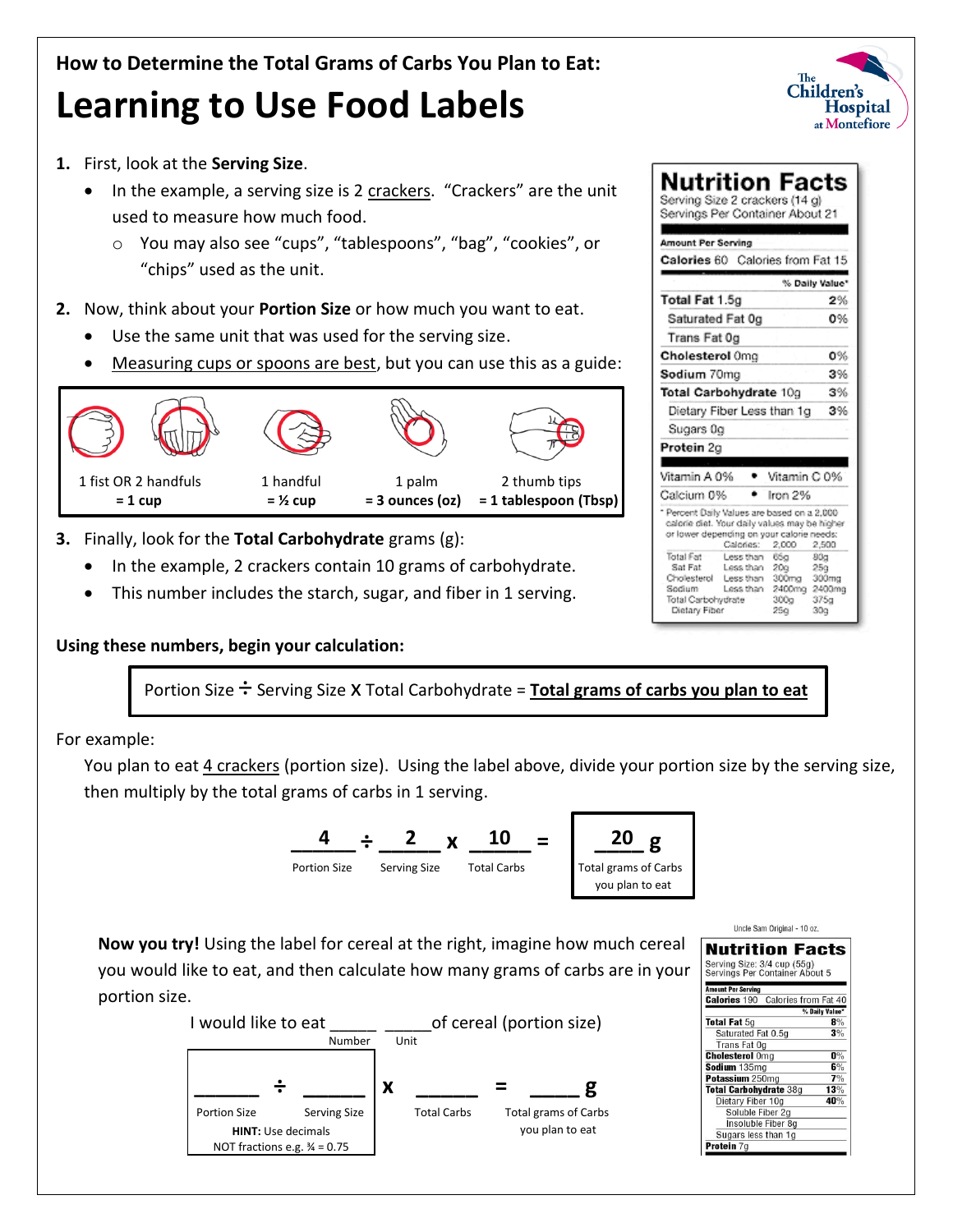**How to Determine the Total Grams of Carbs You Plan to Eat:**

## **Create a Cheat Sheet**



Believe it or not, even those of us that eat a wide variety of foods generally eat the same 20 different foods in rotation. By spending time now, you can save yourself some time later by creating your own personal cheat sheet with the serving size and grams of carbs for your favorite foods. Perfect refrigerator art!

| Food                                   | <b>Portions Size</b> | (g)rams of Carb |  |  |  |  |  |
|----------------------------------------|----------------------|-----------------|--|--|--|--|--|
| Grains                                 |                      |                 |  |  |  |  |  |
|                                        |                      |                 |  |  |  |  |  |
|                                        |                      |                 |  |  |  |  |  |
|                                        |                      |                 |  |  |  |  |  |
|                                        |                      |                 |  |  |  |  |  |
|                                        |                      |                 |  |  |  |  |  |
|                                        |                      |                 |  |  |  |  |  |
| Fruits                                 |                      |                 |  |  |  |  |  |
|                                        |                      |                 |  |  |  |  |  |
|                                        |                      |                 |  |  |  |  |  |
|                                        |                      |                 |  |  |  |  |  |
|                                        |                      |                 |  |  |  |  |  |
| <b>Starchy Vegetables</b>              |                      |                 |  |  |  |  |  |
|                                        |                      |                 |  |  |  |  |  |
|                                        |                      |                 |  |  |  |  |  |
| Milk and Yogurt                        |                      |                 |  |  |  |  |  |
|                                        |                      |                 |  |  |  |  |  |
|                                        |                      |                 |  |  |  |  |  |
| Sweets and Treats                      |                      |                 |  |  |  |  |  |
|                                        |                      |                 |  |  |  |  |  |
|                                        |                      |                 |  |  |  |  |  |
|                                        |                      |                 |  |  |  |  |  |
| Other (Common Combinations e.g. pizza) |                      |                 |  |  |  |  |  |
|                                        |                      |                 |  |  |  |  |  |
|                                        |                      |                 |  |  |  |  |  |
|                                        |                      |                 |  |  |  |  |  |
|                                        |                      |                 |  |  |  |  |  |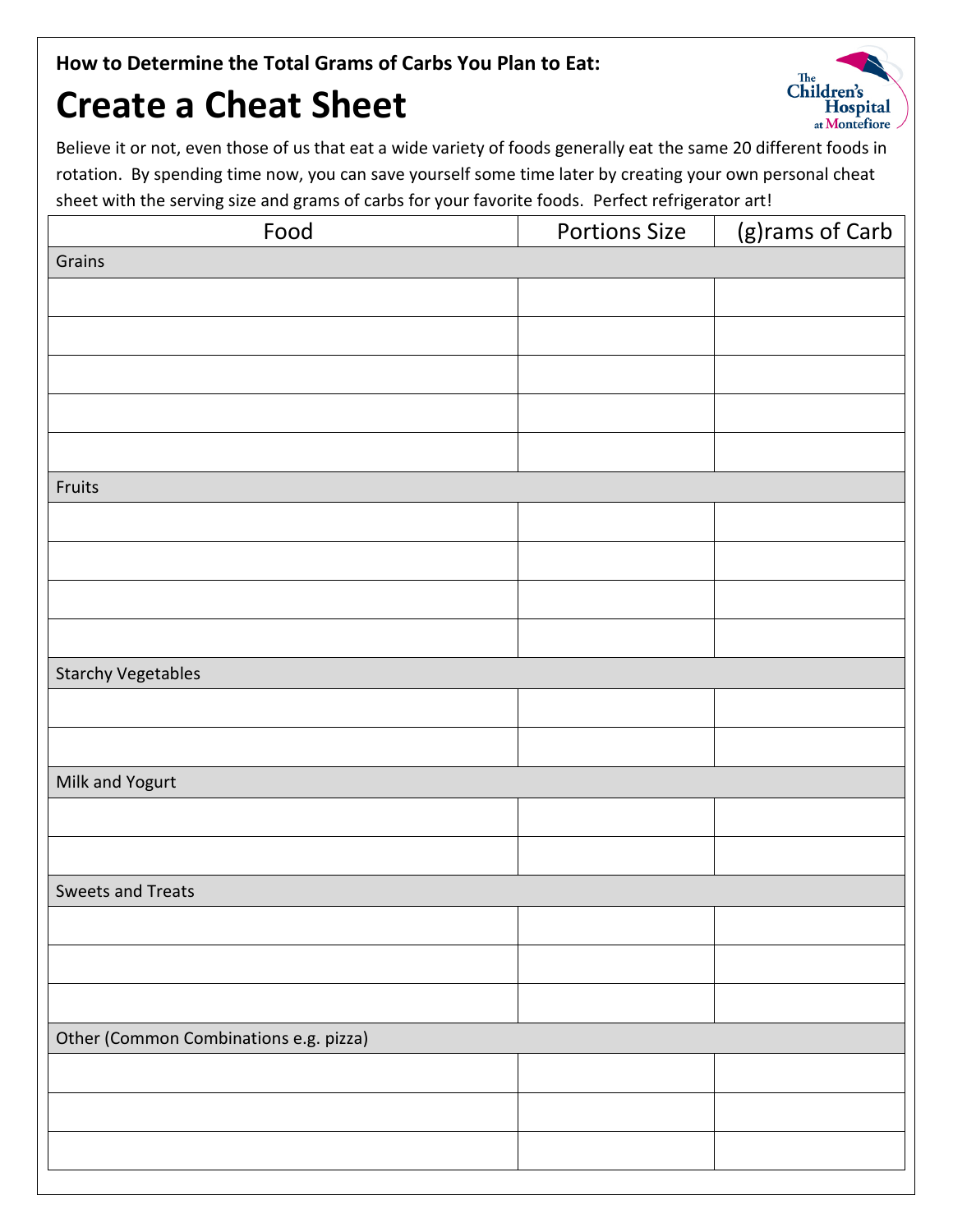## **How to Determine the Total Grams of Carbs You Plan to Eat:**

## **Using Apps and Websites**

There are many apps or websites you can use to look up the carb content for all of the food you eat. On many of them you can put in your portion size, or the amount you plan to eat, and the program will automatically calculate the total grams of carb in your portion-- you can skip the math that we learned on the last page!

Here are some of our favorites: